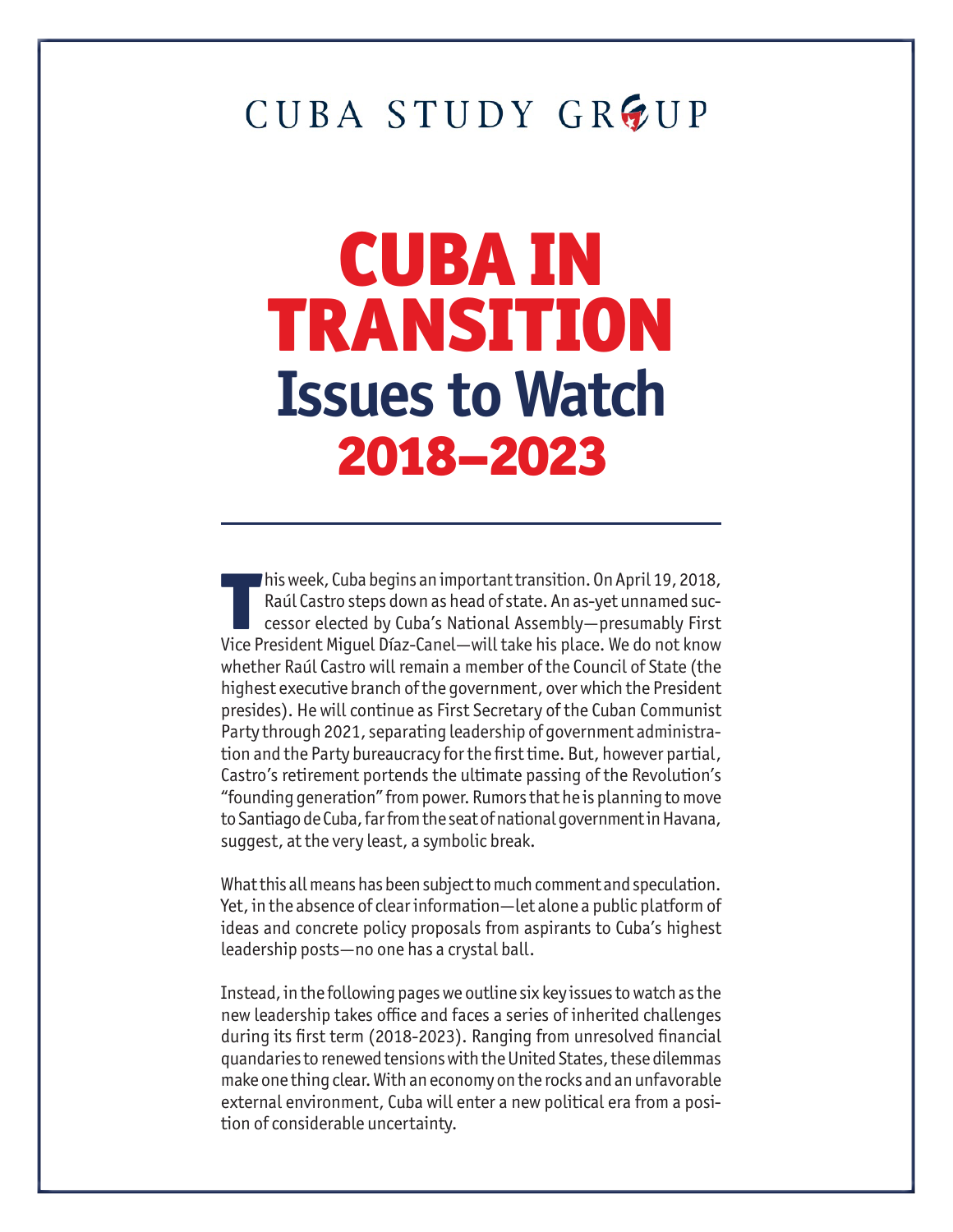#### THE NEW LEADERSHIP: SPACE TO MANEUVER AND RELEASING THE BRAKES ON REFORM

Iguel Díaz-Canel is Raúl Castro's widely presumed successor. A<br>fifty-seven-year-old Party stalwart, he rose to the rank of First<br>Secretary of the Cuban Communist Party in his home province of<br>Villa Clara in 1993 before bei fifty-seven-year-old Party stalwart, he rose to the rank of First Secretary of the Cuban Communist Party in his home province of Villa Clara in 1993 before being named to the same position in the province of Holguín in 2003. Named to the Communist Party's Politburo that same year, his quiet rise to national executive authority began in earnest. Appointed Minister of Higher Education in 2009, he went on to be named a Vice President of the Council of Ministers in 2012. Since 2013, he has held his current position, First Vice President of the Council of State, constitutionally next in line to Raúl Castro. To date, no credible alternate has emerged as a rival for the top executive job when Castro retires.

If he is confirmed as Cuba's next head of state, Díaz-Canel will not assume office with a blank slate. From 2010 to 2016, Raúl Castro steered Cuba down a slow, but meaningful path of economic reform. State payrolls were considerably reduced; authorities expanded space for the private sector to take up the slack. Obsolete state enterprises were told to shape up or prepare to shut down. Despite being framed as compatible with "socialism," the so-called "update of the Cuban social and economic model" represented a striking recognition that the Cuban state could no longer afford to handle virtually all economic activity on its own.

Nevertheless, as the Cuban economist Pavel Vidal recently [summarized,](http://www.cubastudygroup.org/index.cfm/files/serve?File_id=046febac-1f56-4690-8107-a6e6568c5bf0) the macroeconomic results of the process ten years later are disappointing. GDP growth has proved anemic (if not entering into decline in the last two years), agricultural production did not increase (contributing to seriously distorted trade balances in food products), and the private sector—while a success story in many ways—remained hampered by the lack of an internal wholesale market and stringent regulations that limited the economic activities in which it could operate. The state sector, meanwhile, continues to be deeply inefficient, and foreign investment levels—though significant in boom sectors like tourism—have not increased enough to significantly boost overall growth. Add to this scenario the declining economic fortunes of close ally and partner Venezuela, and Cuba, despite successfully renegotiating down many of its international debts, is struggling to accrue the necessary hard currency to pay all of its import bills.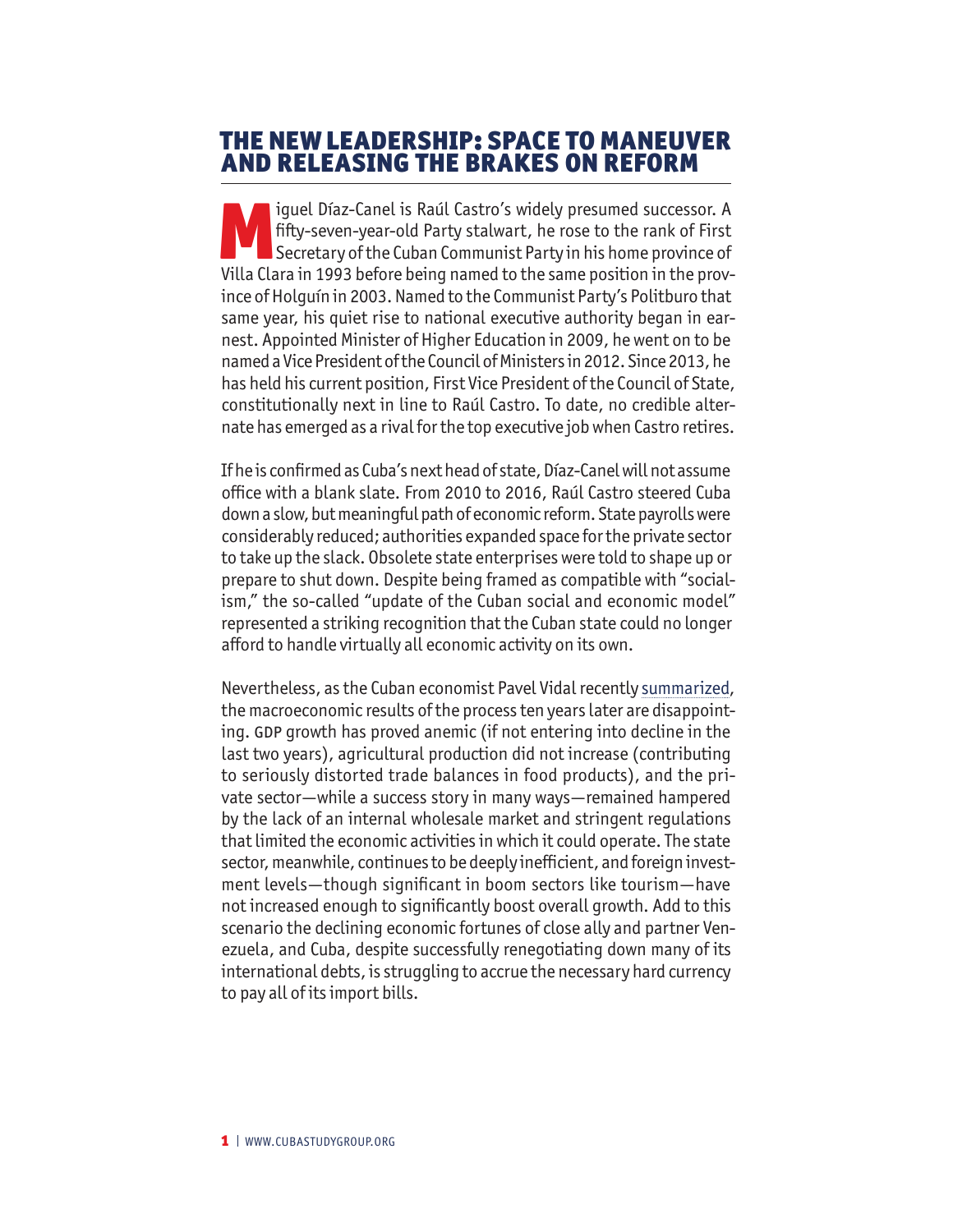As a result, sectors from within the Cuban government and Cuban society that were suspicious of Raúl Castro's reform agenda from the beginning have been on the offensive in the past two years. To the extent they are concerned with inequalities generated along the way, they might have a point. But a credible case can be made that the disparate economic outcomes of the reforms so far—between those who successfully leveraged opportunities in the private sector, and those who remained wedded to low wages paid by the state—owe more to the limitation of the changes implemented rather than their breadth.

Díaz-Canel will thus assume office at a time when the economic path forward seems in doubt. Recent rhetoric from officials has stressed middlemanagement errors and poor implementation as the culprits for lackluster economic performance. Leaders of the government are not discussing the need to rethink or deepen the overall reform plan. Despite assertions to the contrary, the original agenda of socialist "updating"—many of whose tenets remain unimplemented—appears to have yielded to counter-reform pressures. Thus, if he is to chart a path forward, Díaz-Canel will have to make a case for doing so as other voices increasingly seem inclined to turn back the clock or freeze it in place.

This task is made more difficult by the unenviable position Díaz-Canel occupies. As the first non-Castro to lead Cuba in almost six decades, and the first leader who does not hail from the founding generation of revolutionaries, Díaz-Canel will be unable to count on the automatic legitimacy that comes with "histórico" status. While his public appearances have increased, he remains a relative unknown for Cubans and foreign observers alike. He will lead a government that, while composed of one political party, is certainly not of one mind behind the scenes regarding the needed pace or shape of economic change. Moreover, with Raúl Castro leading the Cuban Communist Party through 2021, Díaz-Canel's power may be somewhat constrained.

Do not expect Díaz-Canel to immediately surround himself with a new cast of close supporters. Nor will he articulate an agenda that sharply departs from the status quo—especially as long as Rául Castro and other históricos remain peripherally on the scene. Still, observers should watch whether and how Cuba's new leader maneuvers to secure his own legitimacy. The stakes are too high to tread water, and the unresolved economic problems that Díaz-Canel's predecessor will soon dump on his lap represent both a liability and an opportunity to make his name.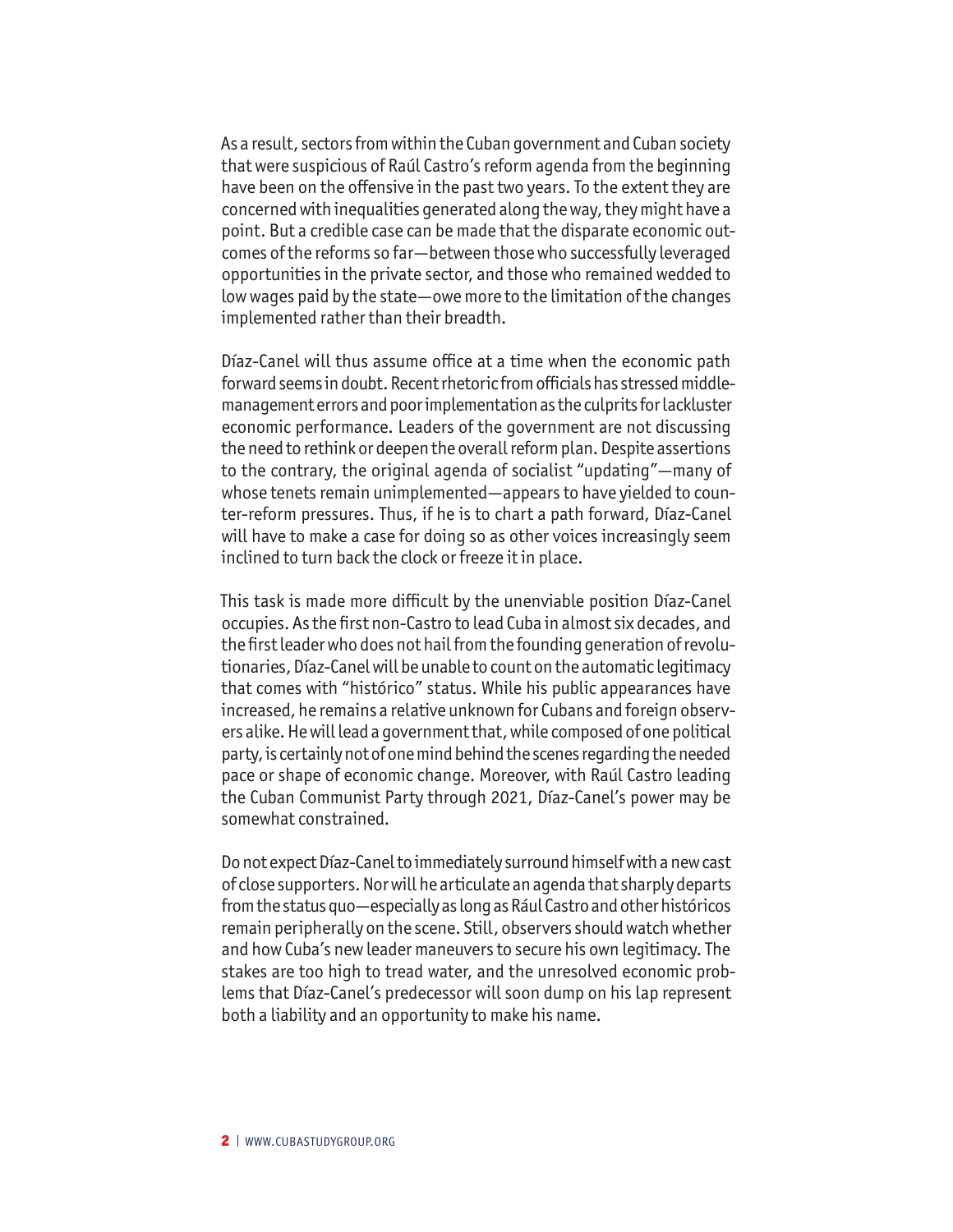#### CURRENCY UNIFICATION (AND DEVALUATION?)

The gravest economic issue Raúl Castro will pass to his successor is currency reform. For 25 years, Cuba's economy has been saddled by a vexing dual currency system originally conceived as a way to shield Cuban citizens and public welfare systems from the worst effects of the post-Soviet economic crisis. It worked for a time, but the island's two-tiered economic structure — one in cup ("regular" Cuban pesos), the other in U.S. dollars and, later, cuc ("convertible" pesos, pegged artificially to the U.S. dollar)—has become a symbol of post-socialist inequality. cucs are largely reserved for purchasing "higher order" goods, especially in the tourist sector, while state Cuban employees continue to be paid in cups. Of equal concern are the ways the system creates serious financial and accounting oddities that impede economic performance. Fixing these distortions is paramount if Cuba's economy is to be put on a path to long-term development, but this is also one of the most difficult issues the new government can take on.

The problem, in truth, is not that Cuba has two currencies. The real difficulty is that Cuba has multiple exchange rates between them. For Cuban consumers, cups and cucs are freely exchangeable at a rate of 24 to 1. In most Cuban businesses—especially state-run stores—prices for goods are listed in both. (An imported bottle of cooking oil priced at 2 cuc can thus be purchased for 48 cup, but remains expensive for a state employee earning just 650 CUP a month.) In much of the state sector, by contrast, the rate is 1 to 1. This highly overvalued exchange means that otherwise inefficient, unproductive state companies have a built-in accounting buffer and unfair advantage. This seriously distorts measurement of the companies' real performance, while at the same time impeding evaluations of their prospects to serve as partners for foreign investment. The artificially inflated exchange rate within the state sector also makes imports look cheaper than they really are. Cuba needs to do the opposite: import less and export more.

Fixing the problem is easier said than done. If the government eliminates currency supports for the state sector in one fell swoop, many state enterprises (especially those not linked to tourism or the export sector) will fail, leading to a rise in unemployment. In the absence of efforts to expand the private sector further (see #3 below), or massive subsidies that the state cannot afford, the results would be politically untenable. On the other hand, if the government continues to artificially pad the state sector's numbers via preferential exchange rates, public companies will avoid the overdue wake-up call they need. Calls from the government for the sector to "be more efficient" are naïve until officials implement this fundamental change.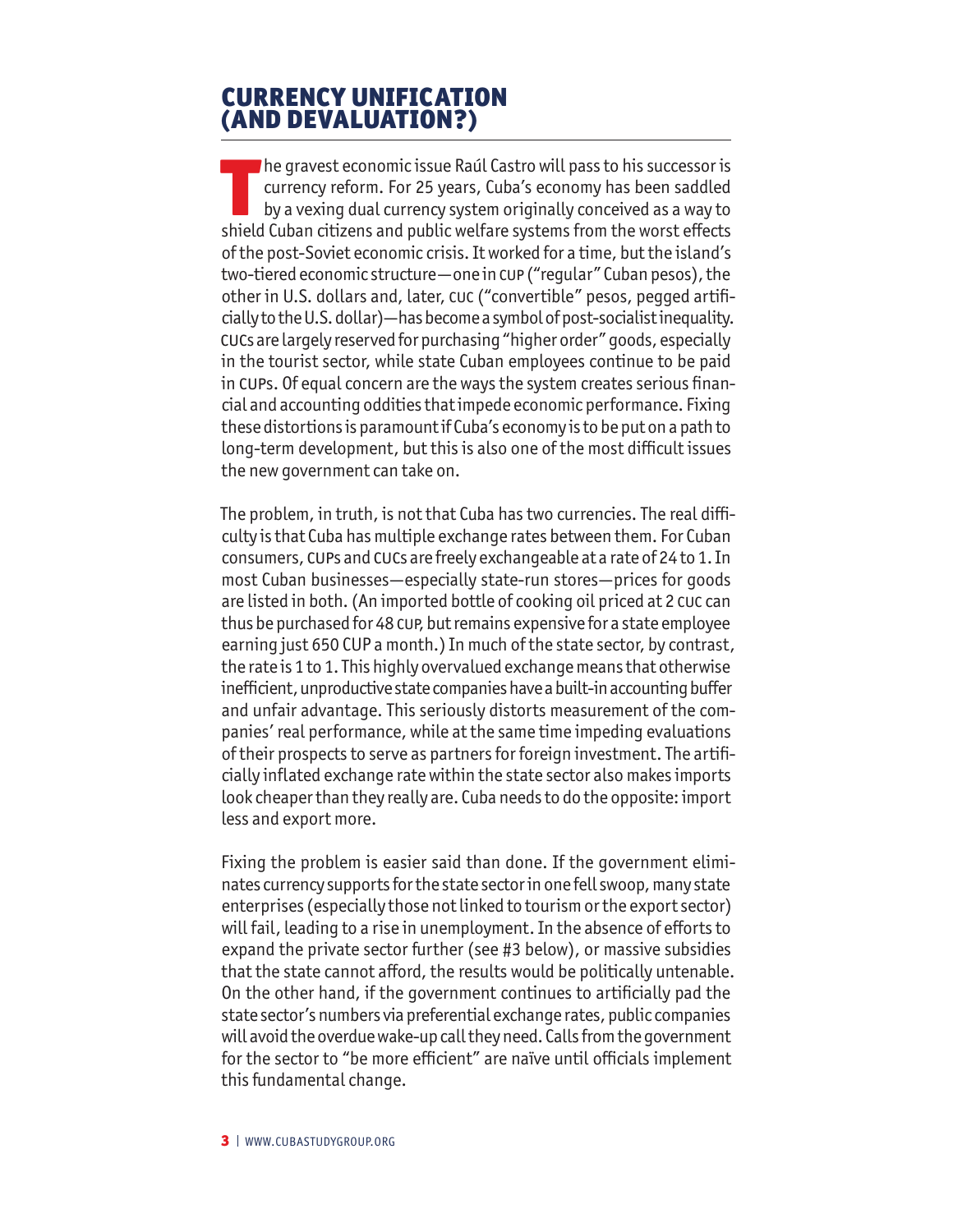A related issue concerns devaluation after the internal rates are unified and the cuc is eliminated. Most economists agree that even the "street" rate of 24 cup to 1 cuc seriously overvalues the cup relative to the U.S. dollar. Thus, if Cuba is to unify the internal rates and move to a cup-only economy, a devaluation of the cup may also be in order, or unavoidable. On the positive side, Cuban exports would look more competitive on global markets, and Cuba would become more attractive (and cheap) as a foreign investment site. But prices would immediately rise for imported food and household products in staterun stores. (70% of the food Cubans consume comes from abroad.) The results, once again, are politically sensitive.

There is still no official timeline for when and how the Cuban government will take on currency reform. But, in a February conversation, Cuban officials told a visiting U.S. congressional delegation that 2018 would be the year to do so. Rumor and worry on the island already abound. Thanks to a vibrant foreign currency black market, more affluent Cubans have been busy cashing out the CUCs they hold and exchanging them for foreign bills whose value will remain strong. Especially at a time of weak economic growth and declining trade with key allies like crisis-ridden Venezuela, the fundamentals do not appear in order for an easy monetary transition.

Cuba does not have the extensive foreign currency reserves on hand or international financial support (from institutions like the World Bank) to help a new targeted exchange rate stick. The European Union is said to be advising on the matter, but it would be far better to undertake such a significant shift under better macroeconomic circumstances. Can monetary authorities chart a middle road that avoids the pain of shock therapy, but addresses the problem sufficiently to generate real results? Tackling the issue is high-risk, but if Díaz-Canel's government can manage this problem well, it may also earn high rewards.

### PENDING SMALL BUSINESS REGULATIONS

ne of the ways Cuba could mitigate the negative shock of currency<br>reform on the state sector would be to expand opportunities for<br>private enterprise. Yet, the Cuban state appears poised to do just<br>the opposite. As official reform on the state sector would be to expand opportunities for private enterprise. Yet, the Cuban state appears poised to do just the opposite. As officials have debated the disappointing results of economic reforms so far, they have singled out small businesses for criticism. Authorities insist that the post-2010 expansion of cuentapropismo was necessary. But lately, they have been beating a drum of steady reproach, impugning the "self-employed" for engaging in too many "excesses" and "illegalities."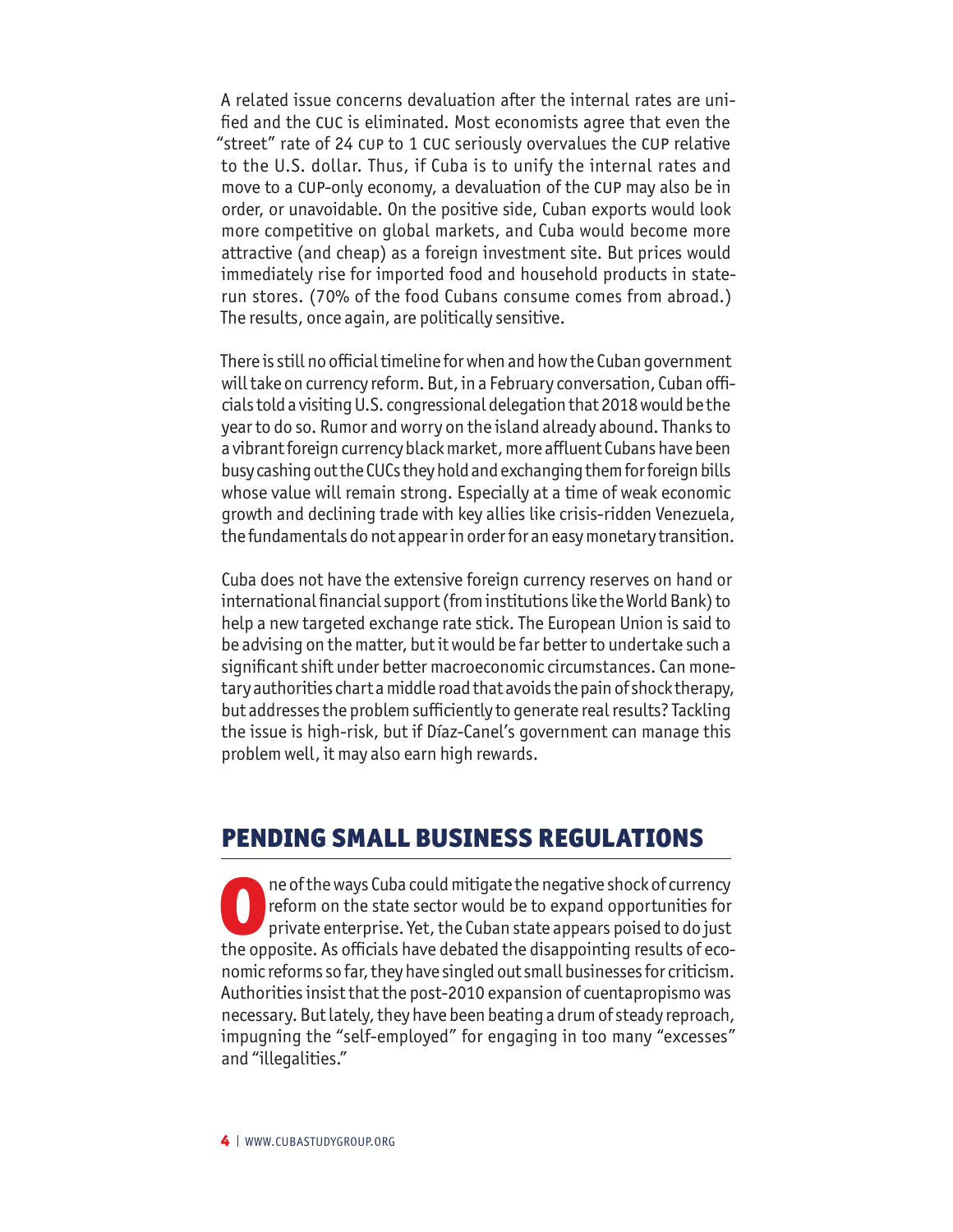Is there petty corruption and tax evasion in the sector? Yes. But, in a cash economy with limited banking facilities—and in which most private activities are concentrated in the services sector (restaurants, bars, party planners, etc.)—expecting full tax compliance was unrealistic. While it is likewise true that the private sector relies on black and grey markets for many of its supplies, this is because the closest wholesale markets are discount stores in Miami. (Supply chain by Cuban-American suitcase, we might say.) Besides, the internal black market from which the private sector draws depends on state sector employees for its supplies. It takes two to tango.

The recent scapegoating of cuentapropistas may thus be a response to social and political anxieties as much as economic fundamentals. To a degree, one can understand the critics' concerns. With the expansion of small businesses, especially those catering to dollar-wielding tourists in highly trafficked cities like Havana, inequalities and class divisions have become more sharply noticeable than in the past. Especially during the boom of U.S. visitors between 2015 and 2017, the emergence of highpriced restaurants—some selling nostalgia for the pre-revolutionary 1950s in their interior design—became an easy target for socialist stalwarts and culture warriors. Meanwhile, growing commercial demand for produce in consumer markets exceeded supply, boosting prices for the Cuban working class. As alluded to above, such distortions were exacerbated by the limitations of Cuban reform efforts—for example, the failure to sufficiently free up agricultural production to respond to increasing demand. So, too, did the limitation of self-employment opportunities to 201 narrowly defined categories invite "creative" stretching of the rules, while shutting out many Cuban professionals who did not have hospitality or service-sector skills. At the same time, the failure to pursue international partnerships and microloan programs meant that successfully starting a business often meant relying on informal financing from family members abroad. Those who did not have access to such diasporic networks were out of luck.

In August 2017, the hammer dropped. Cuban authorities announced a temporary freeze on the issuance of new licenses in most legal self-employment categories pending the creation of a new regulatory framework. Eight months later, that freeze remains in place. Some of the changes that authorities have previewed are welcome—like condensing several related license categories under a broader heading, or even requiring that business owners use bank accounts. Others, like restricting licenses to one per household, will impede creative business models that bred adaptation and provided employment.

The future of the private sector in Cuba is thus another serious economic predicament that the Raúl Castro government will leave in Díaz-Canel's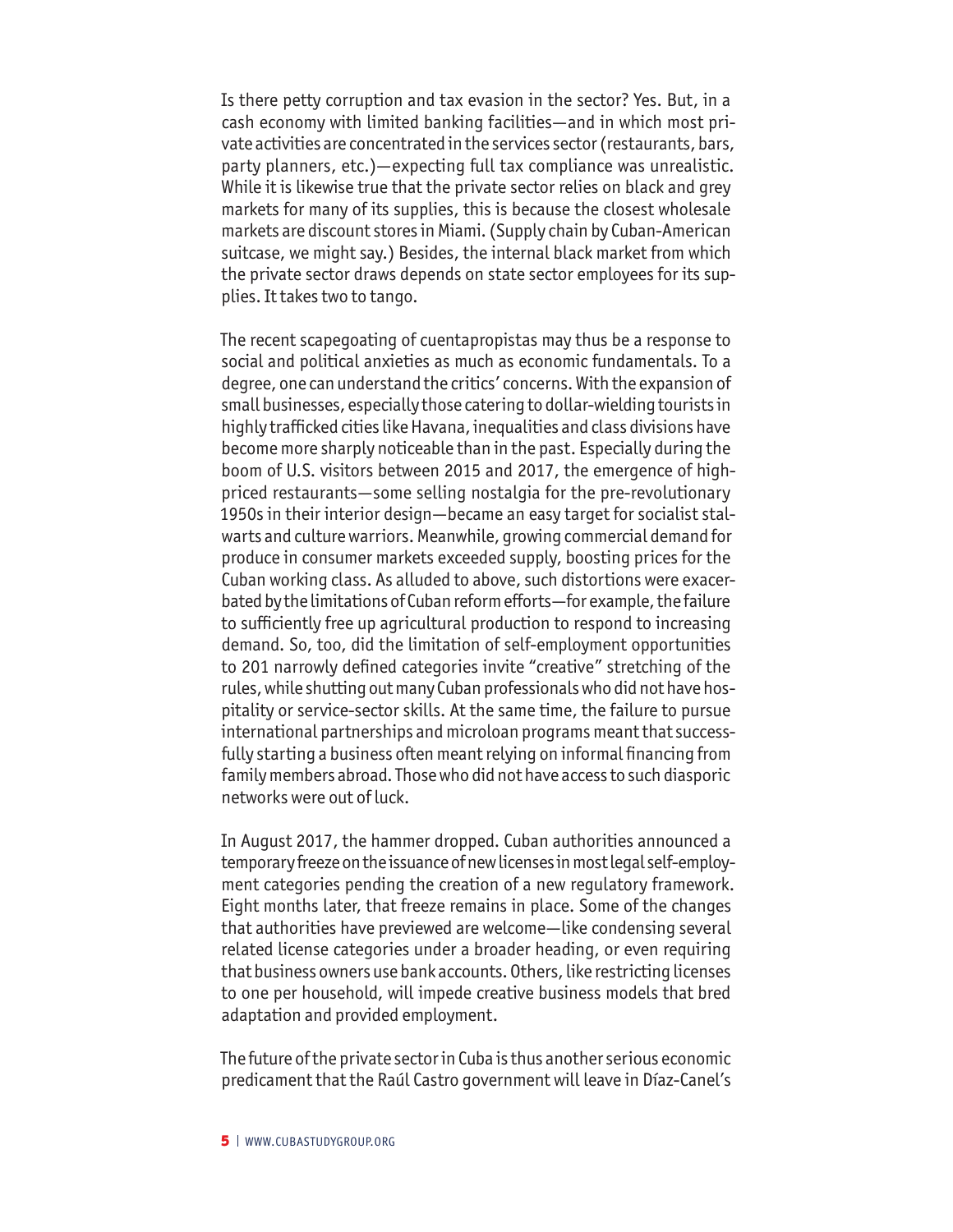hands. A purported draft of new rules, dated August 2017, has circulated informally among Cuban scholars and economists. If it is accurate, the government plans to not only raise taxes on private businesses, but also require more stringent documentation to secure licenses to operate. (This includes proof of financing, though what kind of financing will be deemed legal is unclear.) It is hard to see how such limits make sense in the absence of a clear path to reviving the state sector and increasing wages therein. Nor do the draft rules grant private businesses the "legal personality" that the Communist Party has notionally approved and that would be necessary for those businesses to access import channels directly. Recently, the government announced that it was opening a wholesale market in Havana. But only non-agricultural cooperatives for the most part, formerly state-run restaurants and service businesses converted into a cooperative ownership structures—will be allowed to purchase supplies.

Despite these headwinds, Díaz-Canel has an opportunity to flip the script, enlisting small businesses as allies, rather than antagonists, of a broader path to reform. Such a path would involve proactively addressing equity and access issues in the sector by seeking external financing opportunities, boosting education and training, creating wholesale markets, and expanding the purview of available licenses, rather than cutting existing private employers off at the knees. The state, after all, cannot provide sufficient alternatives for well-paid employment, even in outward-facing sectors like tourism or in the Mariel trade zone. If the state were to devote a portion of tax revenues to low-interest loans for those who do not have the money to start a business, cuentapropistas themselves might even stomach higher progressive business and income tax rates. The still incipient private sector and Cuban authorities may appear on a collision course, but this is not due to physics; it is by choice.

#### The Trump Policy: Holding Pattern, or Further Rollback to Come?

Internal suspicion toward Cuba's private businesses has also increased<br>because of a new external actor with the sector in its sights, at least<br>rhetorically: the Trump administration. Indeed, in announcing his sup-<br>posed "c nternal suspicion toward Cuba's private businesses has also increased because of a new external actor with the sector in its sights, at least  $\blacksquare$  rhetorically: the Trump administration. Indeed, in announcing his sup-Trump borrowed a page from his predecessor's argumentative playbook, announcing that new restrictions on U.S. engagement with state enterprises run by the Cuban military are intended to support private sector growth. President Obama, too, generated angst among Cuban internal hardliners when talking about the diplomatic opening as a means to support Cuba's non-state, over its state, sector. But whereas the Obama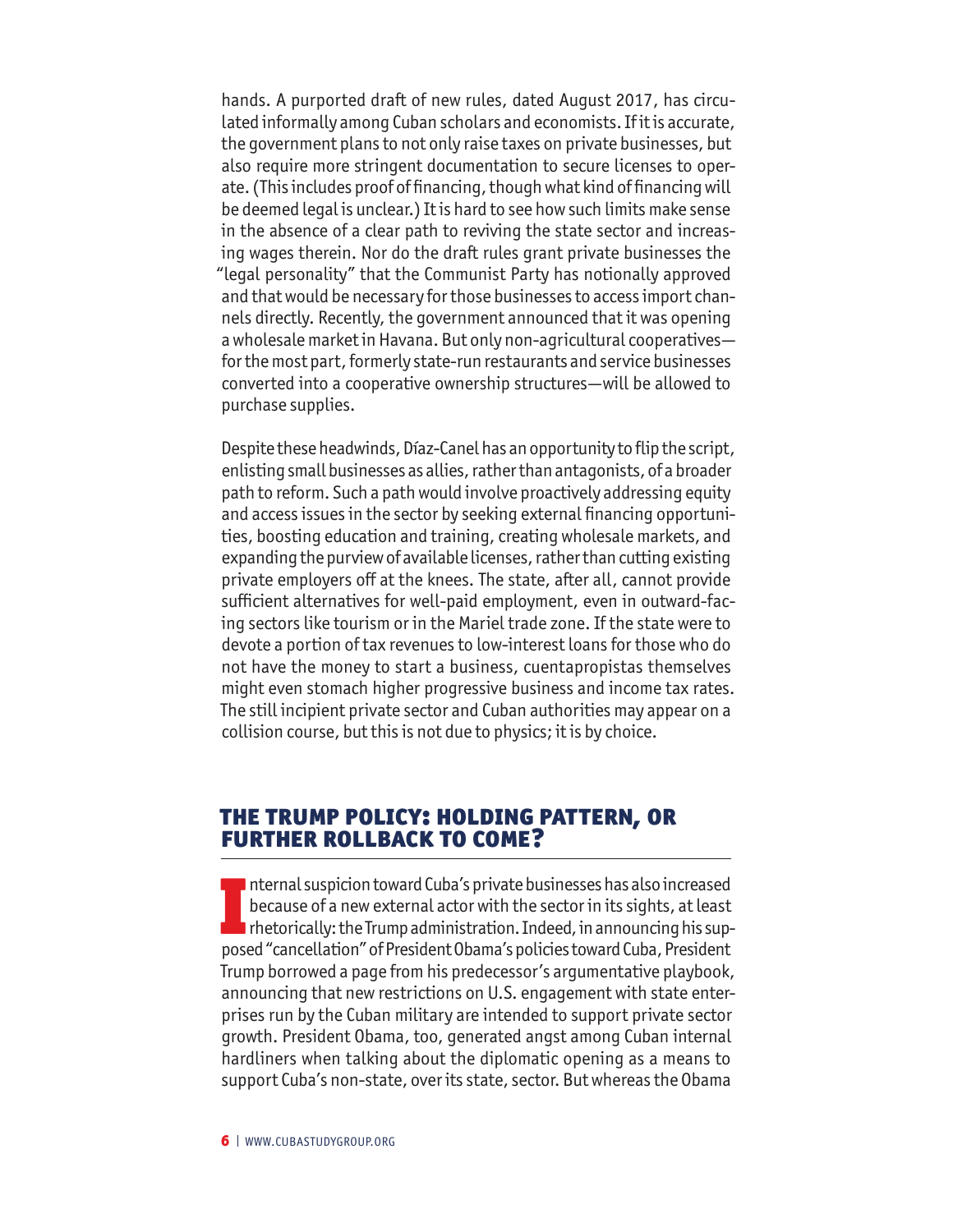administration used such rhetoric in the context of an unprecedented effort to recognize Cuba's sovereignty and normalize diplomatic ties, the Trump team has now wed the premise of "private sector support" to more antagonist aims.

As the Cuba Study Group has [argued](http://www.cubastudygroup.org/index.cfm/files/serve?File_id=178c9d8c-cef8-4be8-9001-90038bdee212) before, President Trump's policy is achieving the exact opposite of its stated effects. By eliminating individual people-to-people travel, fewer U.S. citizens are visiting the island overall; no amount of diversion from military-owned hotels can make up the difference. Cuba's entrepreneurs—owners and employees of restaurants, bed and breakfasts, and all manner of related, private tourist services have therefore faced a one-two punch of a license freeze from their own government coupled with a decline in visits from what had become their fastest growing market of consumers.

That said, if the Trump administration's Cuba policy had been limited to the tough-talk of his June speech in Miami, and the new travel regulations that came out as a result in October, one might be inclined to conclude that the approach was more bark than bite. To this day, many core pieces of the Obama policy remain in place—from freedom of Cuban-American travel to the removal of Cuba from the list of State Sponsors of Terrorism. Working groups from both governments continue to meet on issues of mutual concern (migration, law enforcement, etc.), and individual travel to Cuba actually remains possible under a different category ("Support for the Cuban people"), though many would-be travelers are unaware of this fact.

What has really damaged U.S.-Cuba relations is the steady fallout from a series of serious, but as-yet unresolved "health incidents" affecting U.S. personnel in Havana. Dating to late 2016, these incidents were publically disclosed in August 2017. In response, the State Department withdrew most U.S. staff from its embassy in Havana this September and issued a Travel Warning that scared off greater numbers of U.S. visitors, further compounding the damage to the Cuban private sector. Diplomatic tensions subsequently increased to a fever pitch as both sides blamed one another for politicizing what the United States initially labeled "sound attacks" (spuriously so, according to the FBI). Finally, in March 2018, the United States made its staff reductions at the U.S. embassy in Havana permanent. Our diplomatic presence in Havana has not been so depleted since before the establishment of a U.S. Interests Section in 1977. As Cuba approaches its most important leadership change in almost sixty years, U.S. foreign policy institutions are flying blind.

Is there any way out of this hole? In the short-term, not likely. Despite controversy over his handling of the "sound attacks" issue, Rex Tillerson was one of the Executive Branch voices that argued against a more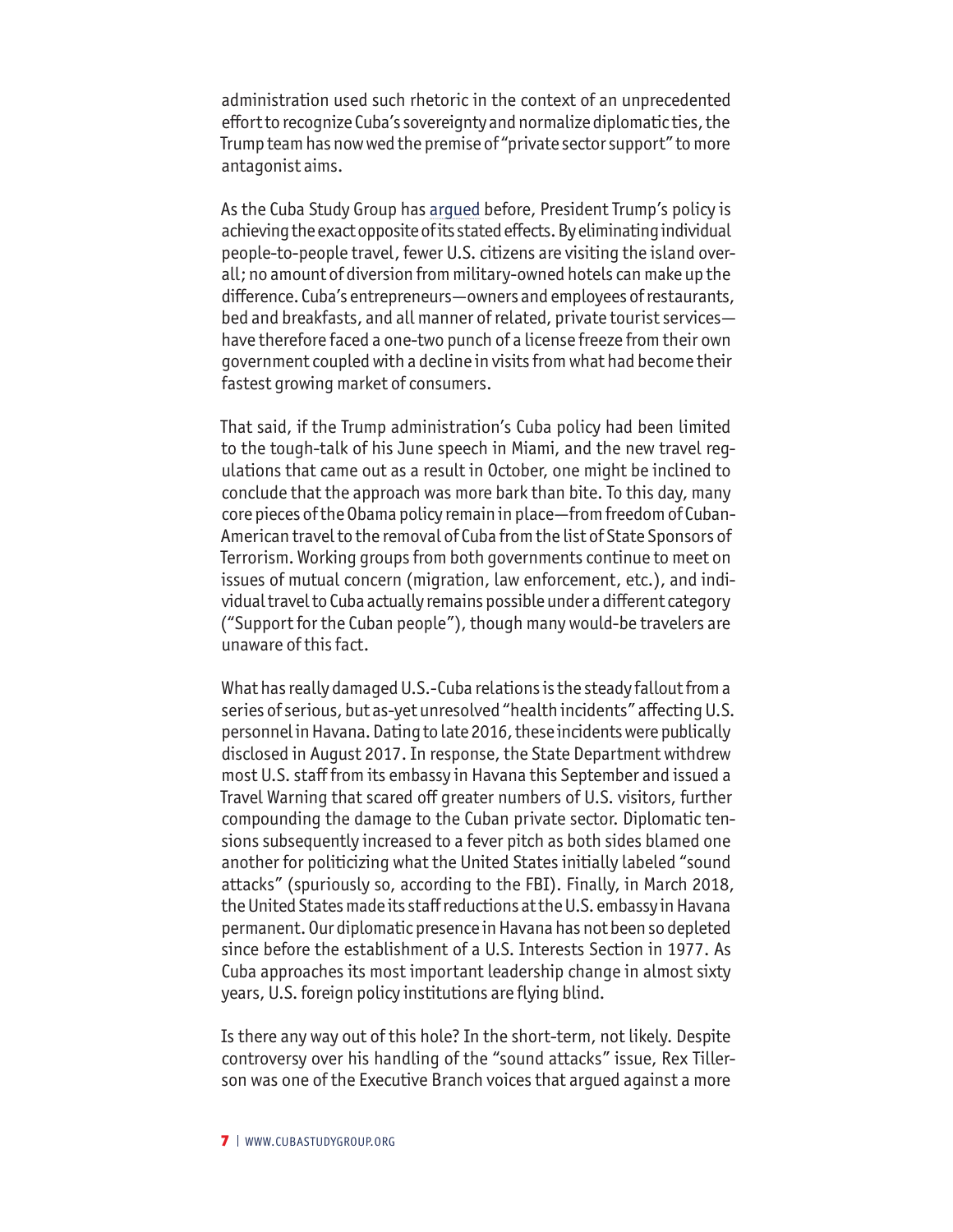complete reversal of the Obama policy. Now Tillerson has resigned, and new Cabinet officials look even less favorably on a policy of engagement than those who recently departed. We also know that influential voices in Congress feel that the Trump administration's regulatory changes did not go far enough. Has the Trump administration checked the box of Cuba policy, and is it too consumed by other crises to look back? Or might new hardline members of the administration work with congressional allies to embark on round two?

This issue matters intrinsically to Cubans, of course. But it will also shape the space—or lack thereof—that Cuba's incoming leadership and civil society actors (see #6) have to advocate for further internal change. If Washington turns up the heat, we will witness more of the defensive impulses already displayed by the Cuban government in response to the Trump administration's rhetorical animosity. Actors in favor of internal counter-reform, in other words, will strengthen their hand.

#### MIGRATION PRESSURES

For many Cubans, the most devastating, immediate result of the U.S.-<br>Cuba diplomatic unraveling concerns another issue all together:<br>migration and travel. Because the U.S. embassy in Havana is oper-<br>ating with only a skele Cuba diplomatic unraveling concerns another issue all together: migration and travel. Because the U.S. embassy in Havana is operating with only a skeleton staff, its consulate is basically closed. This means that the increased pace of temporary Cuban visitors to the United States during recent years—to visit family, or participate in educational and cultural programs—has slowed to a crawl. The only way to get a visa for short-term travel is to apply at a third country's U.S. embassy. Even worse, those Cubans seeking to permanently migrate abroad—via family reunification procedures, for example—must apply for their visas at the U.S. embassy in Georgetown, Guyana. This is an improvement over the first third-country site, Bogotá, Colombia, as Cubans can travel to Guyana without a visa. But Cubans still need the money to support the costs of the trip. Not even those qualifying for refugee status—that is, victims of political persecution, who previously could apply for a visa at the U.S. embassy in Havana—have an easy way out.

These developments come on the heels of the end of the Wet-Foot-Dry-Foot policy in January 2017. In one of his last acts in office, President Obama eliminated the automatic granting of entry for undocumented Cuban migrants who make it to U.S. territory or a port of entry. This was consistent with a broad agenda of bilateral normalization, but it also represented a sharp blow for Cubans who, over decades, had come to see a legal path to entry into the United States as guaranteed.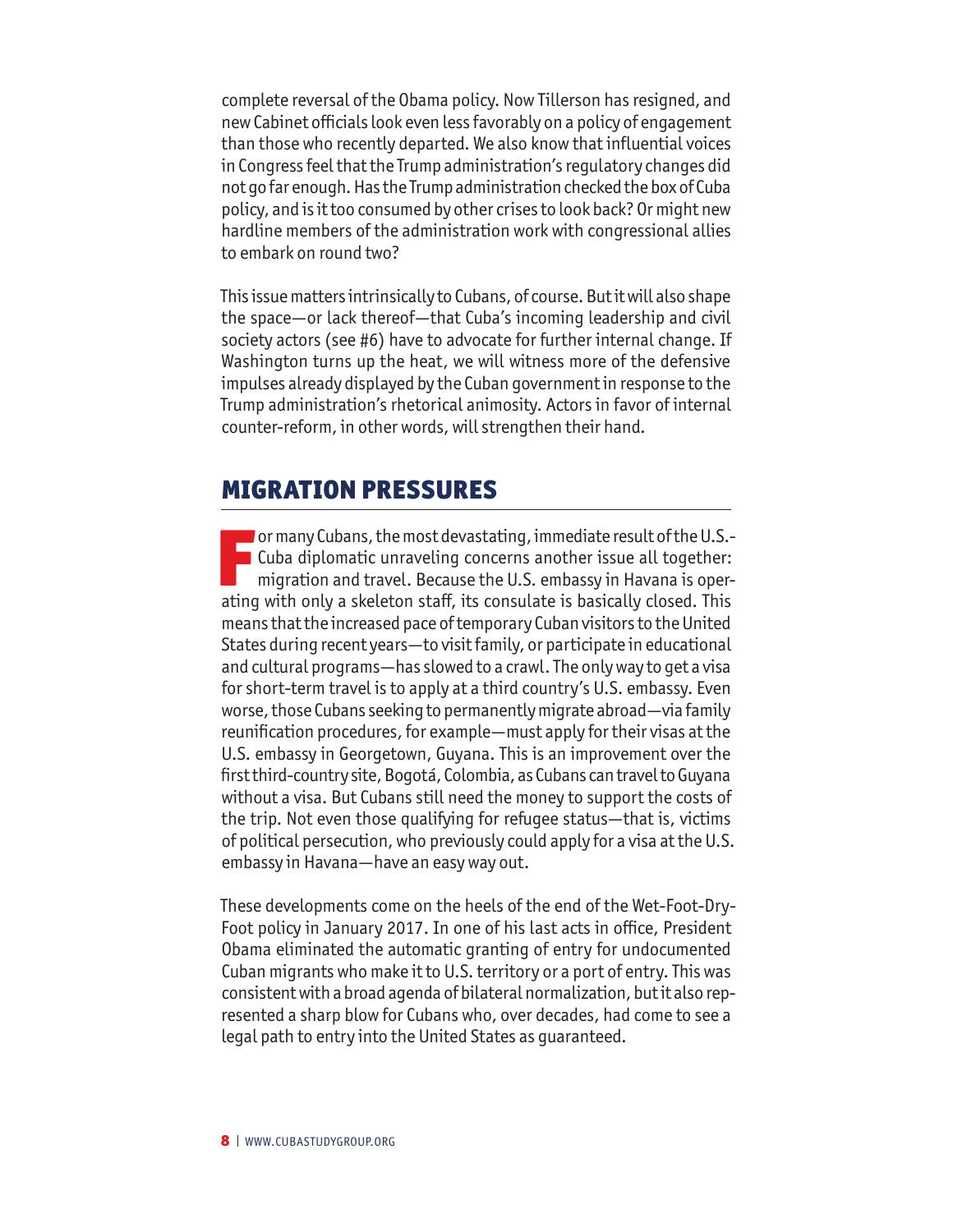At the same time, the United States recommitted to issuing 20,000 visas a year for legal Cuban migration to the United States. Washington first made this pledge to Havana in 1994 to stem the number of future undocumented migrants. With Wet-Foot-Dry-Foot simultaneously in place, it never worked. Fearing that the latter policy would go away, the years 2015-2017 saw the highest volume of undocumented Cuban migration to the United States in thirty years. With the closing of the consulate, however, now the path to legal migration has been foreclosed as well. If leaving the island has long represented the preferred strategy for those seeking new political and economic horizons, the "safety valve" through which generations of Cuban-Americans passed has been shut.

Depending on how long this impasse lasts, the consequences could be significant. In the short-term, the United States has already admitted that it will not be able to meet its 20,000 annual visa commitment via third-country processing. How the Cuban government responds to this violation of a bilateral accord remains to be seen. More broadly, if the consular shutdown persists throughout the remainder of the Trump administration's first term (and perhaps into a second), one wonders whether migration pressures will increase internally on the island, and to what end.

In the best of circumstances, a slowing brain drain may prove a net plus, even if the growth of remittances (critical to the Cuban economy) decelerates. Still, in the absence of forward progress on the economic front, internal dissatisfaction may have nowhere to escape. Some may believe that shutting down Cuban migration finally creates a true "pressure cooker" scenario on the island, one that the failed trade embargo never could on its own. Still, social detachment and anomie—and wasted money traveling to third countries for visa interviews—are more likely to be the result than a political explosion. Either way, given its posture on immigration issues generally, the Trump administration is unlikely to quickly reopen the migratory gates.

#### CIVIL SOCIETY CLIMATE

aúl Castro always framed his reforms—or "update"—in ways that<br>stressed political continuity. To the extent that he has spoken<br>in public about his own goals, Díaz-Canel has done the same.<br>"Above all there has to be continui stressed political continuity. To the extent that he has spoken in public about his own goals, Díaz-Canel has done the same. "Above all there has to be continuity," he told reporters this November. "I do not conceive of ruptures in our country." The subtext of such remarks was clear: when the change in leadership comes in April, the political system will remain the same; the "transition" will be one of generations, not ideas.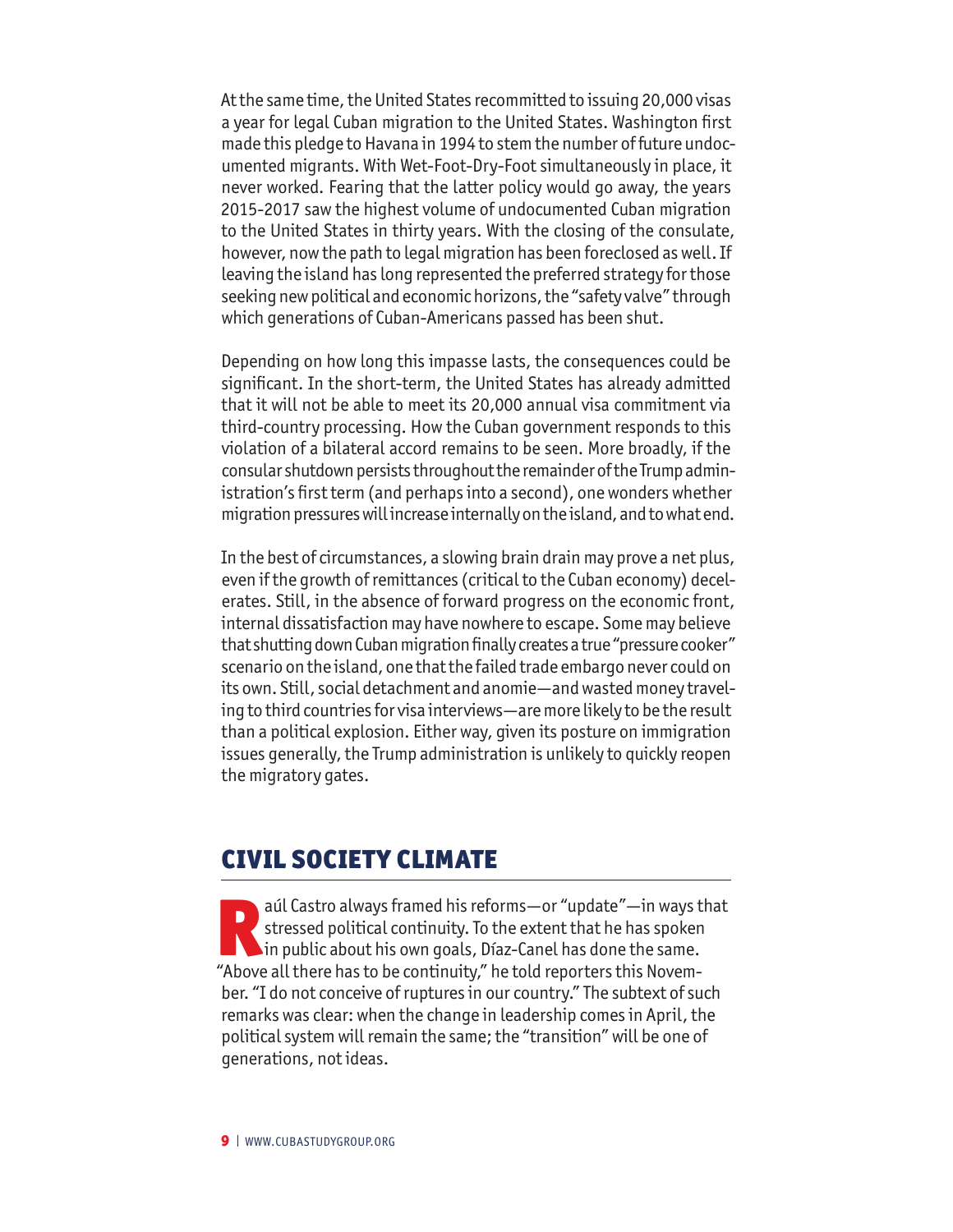If Raúl Castro, too, spoke of "perfecting socialism" rather than undermining it, it is also true that his decade in power saw a significant, if delimited flourishing of public discussion about what "socialism" might mean. Outright political opposition remained proscribed. Self-identified dissidents continued to suffer short-term arrests and other forms of harassment. But, at the same time, ideas and histories that had once been taboo to discuss—the place of the market and private enterprise, the need for Constitutional reform, and greater democratic participation in decisionmaking—became more common political speech. This progress occurred not by fiat, but because a variety of actors in a fraught middle ground forged space to engage in robust analysis and debate. Important players included academics at public universities and institutions, religious publications, independent media outlets, and non-opposition-oriented civil society initiatives. It was in the writings and publications of such actors that the reforms the Raúl Castro government did implement—and their limits—were most seriously picked apart, egged on, and subjected to constructive critique.

If such voices earned a place as legitimate interlocutors in the national debate, the last two years have seen this middle sector come under increasing political and rhetorical attack. A coordinated campaign across the Cuban media this summer against so-called "centrism" represents only the most visible manifestation of a trend. The key junctures galvanizing this pivot seem to have been President Obama's visit to Cuba in March 2016, followed by the death of Fidel Castro later that year. Both events carried obvious, but opposite, symbolic weight. From that point, anything sniffing of "capitalism lite" came in for greater reprimand—irrespective of the Cuban state sector's own partnerships with global capitalist firms. Cuentapropistas became one target of this revanchist mood, as noted above. So did a prominent alternative "think tank," university professors writing for non-state publications, and even street purveyors of pirated foreign media and TV.

Under Díaz-Canel, will this climate change? Not likely in the short term. A leaked video from February 2017 showed him brandishing hardliner bona fides for the military and security establishment. But, it is also worth noting that threats therein to shut down one prominent non-state media site did not materialize. For these actors at least, the mood so far is not overtly repressive so much as one of a quiet war of positions and words. Regardless, civil society actors that had positioned themselves as critical companions of Raúl Castro's reforms feel isolated. Will this pattern continue, reflecting the insecurities of the new government as it faces a new era and the typical "siege mentality" that sets in when U.S. policy becomes more aggressive? Or can such internal Cuban actors, like the private sector, instead become allies of a reinvigorated path to reform?